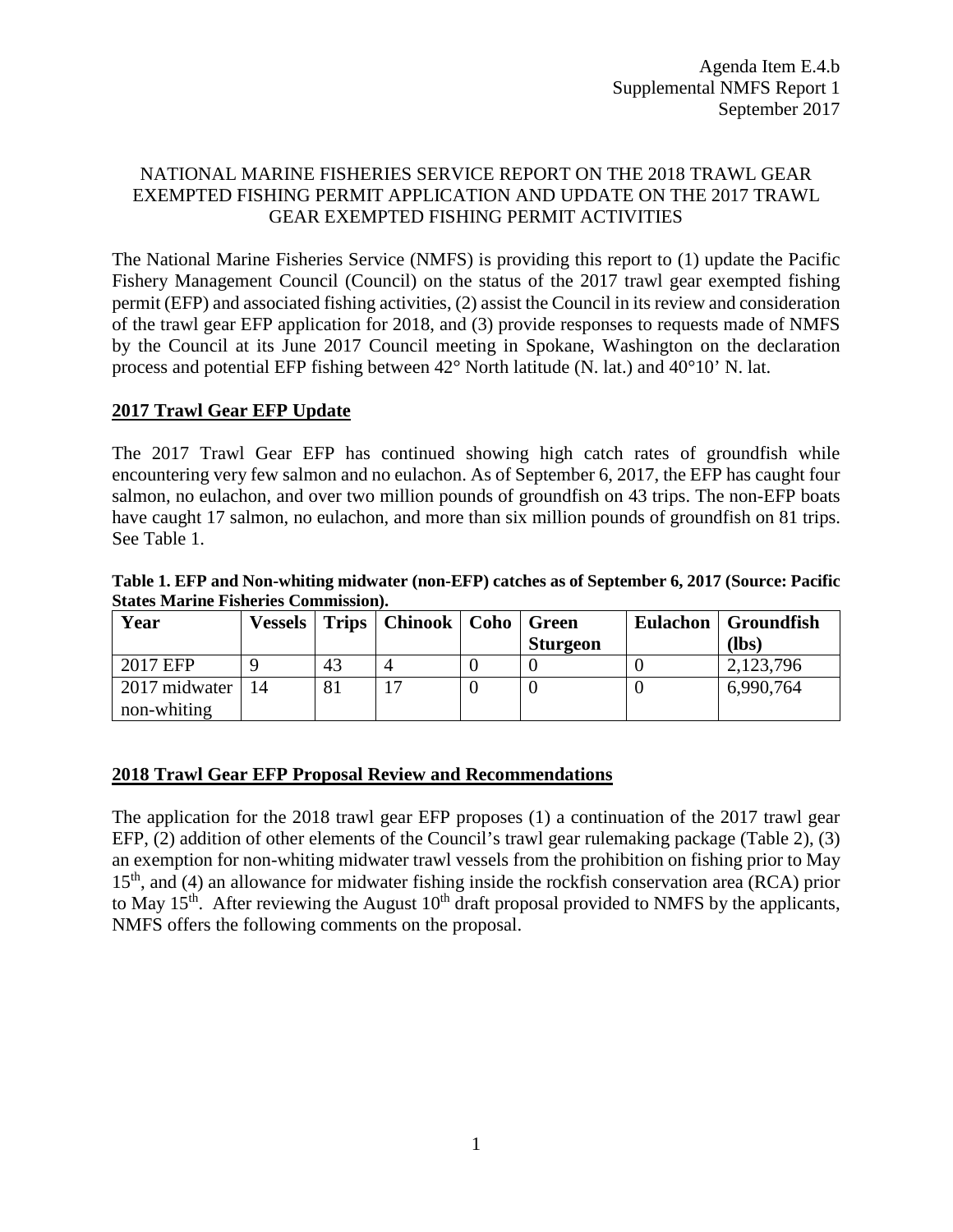**Table 2. 2017 Trawl Gear EFP Elements and 2018 trawl gear EFP proposal elements that were first proposed in the trawl gear rulemaking package. The rulemaking package was recommended by the Council at their March 2016 meeting.**

| <b>2017 Trawl Gear EFP Proposal</b><br><b>Elements</b> | <b>2018 Trawl Gear Proposal Elements</b>                     |
|--------------------------------------------------------|--------------------------------------------------------------|
| Exemption to the requirement to use                    | Same                                                         |
| selective flatfish trawl gear (50 CFR                  |                                                              |
| 660.130(c)(2)                                          |                                                              |
| Exemption from the minimum mesh                        | Same                                                         |
| size of 4.5 inches for bottom trawl                    |                                                              |
| $(\$660.130(b)(2))$                                    |                                                              |
| Not included                                           | Exemption from the minimum mesh size and 3 inches for        |
|                                                        | midwater trawl $(\S 660.130(b)(2))$                          |
| Not included                                           | Change the requirement for how mesh size is measured         |
|                                                        | $(\$660.11(7))$                                              |
| Not included                                           | Exemption to the chafing gear requirements for bottom trawl  |
|                                                        | and midwater trawl (§660.130)                                |
| Not included                                           | Exemption to the codend requirement $(\S 660.130)$           |
| Not included                                           | Exemption to the prohibition on bringing a new haul on board |
|                                                        | before a previous haul is stowed $(\S 660.130)$              |
| Not included                                           | Exemption to the prohibition of multiple gears onboard       |
|                                                        | (would allow both midwater and bottom trawl gears to be      |
|                                                        | carried onboard and fished on the same trip) (§660.130)      |

# **A. Elements of the 2017 Trawl Gear EFP**

NMFS believes that the elements included in the 2017 trawl gear EFP, which include those listed above in Table 2, along with the Chinook salmon harvest guideline (HG) and sub-HG, prohibition on fishing within the Columbia River Salmon Conservation Zone, and 100 percent monitoring, through the use of either electronic monitoring or observers) should be included in the 2018 trawl gear EFP. NMFS believes that industry has done a very good job performing under the 2017 trawl gear EFP in regard to reducing salmon impacts, and the agency is interested in continuing to collect information on catch and bycatch in the Pacific Coast groundfish rockfish fishery. However, NMFS would like to stress the need for haul-level data from the 2017 trawl gear EFP to fully inform what, where, and when the take of prohibited species occurred.

# **B. Trawl Gear Package Elements**

In addition to the elements in the 2017 trawl gear EFP, the applicants are proposing six additional elements from the trawl gear rulemaking package in their 2018 trawl gear EFP application. Four of these elements (exemption from the minimum mesh size for midwater trawl, changing how mesh is measured, exemption to the chafing gear requirements, and exemption to the codend requirements) are related to the minimum mesh size exemption provided in the 2017 trawl gear EFP for bottom trawl vessels, as they all have to do with how gear is configured. The other two elements from the trawl gear rulemaking package that are included in the applicant's proposal – an exemption to the prohibition against bottom trawl and midwater gears on board at the same time and an exemption to the prohibition on bringing a new haul on board before the previous haul is stowed – have potential impacts related to catch accounting.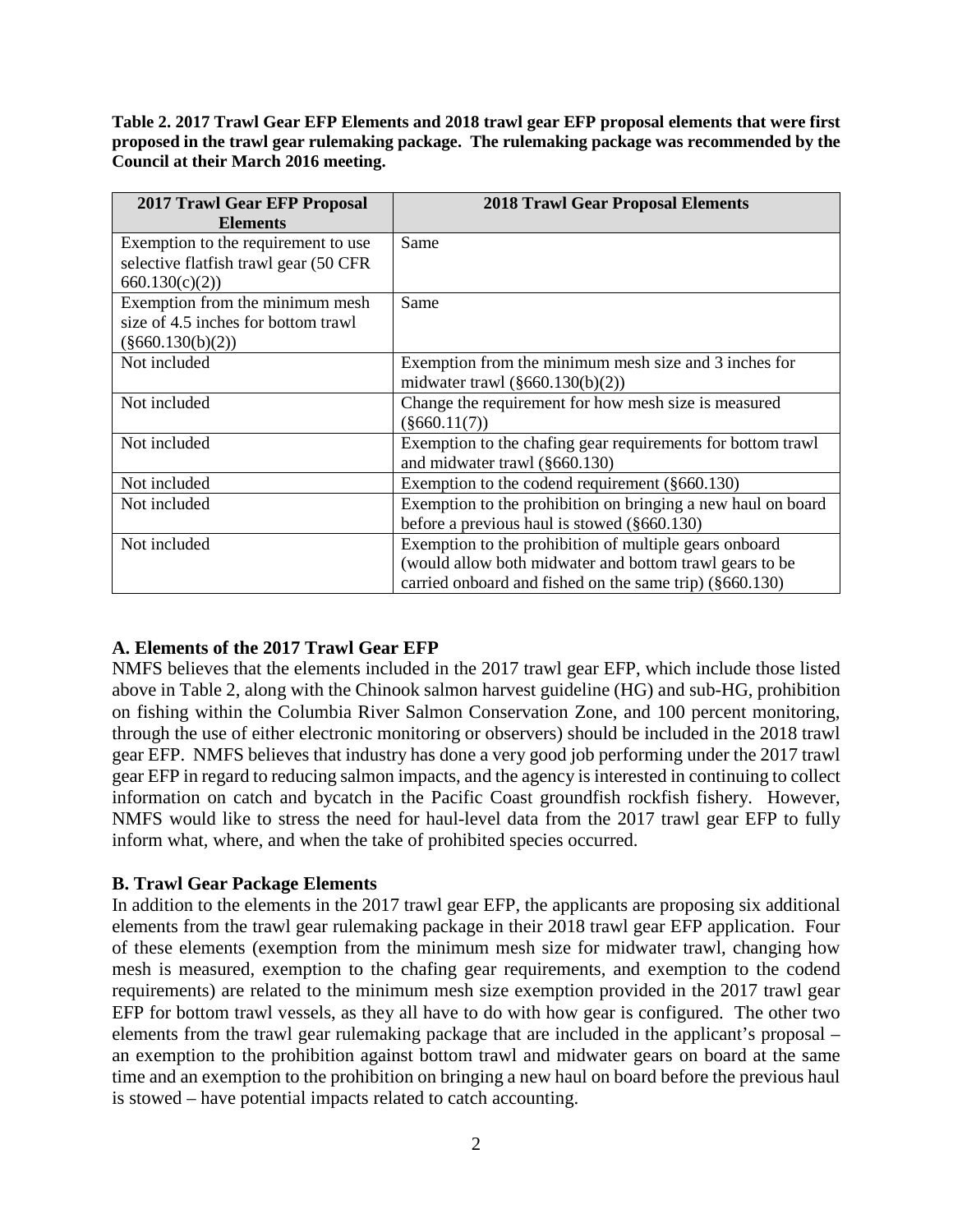### *Elements Related to Gear Configuration*

NMFS believes that there is benefit in allowing an exemption to the minimum mesh size for midwater trawling. Currently, the midwater trawl mesh size is required to be a minimum of 3 inches (7.6 cm). Much like the bottom trawl vessels, providing an exemption for the minimum mesh size for midwater trawling could potentially reduce the amount of fish that are "gilled" in the net (caught by the gills in the net) and, as a result are unmarketable. While there is some risk that providing this exemption could result in the harvesting of smaller and juvenile fish, individual fishing quotas (IFQ) create an incentive to reduce the catch of small and juvenile fish that are unmarketable and this additional element will not change when or where fishing occurs.

In addition to the exemption regarding the minimum mesh size, the applicants are also seeking an exemption from the chafing gear and codend requirements. After minimum mesh sizes were implemented in the 1980s, NMFS implemented regulations regarding the use and placement of chafing gear and the codend. NMFS has concerns with providing further exemptions to protective measures which were originally implemented to protect smaller and juvenile fish and bottom habitats.

Chafing gear is a webbing, or other material that attaches to the codend and is meant to protect trawl nets from wear and damage from bottom contact and contact with the vessel during net retrieval. In 2012, the Council took action to address an issue with the definition of chafing gear for midwater vessels and better align it with the definition used by the North Pacific Fishery Management Council (NPFMC). At that time, the requirements were updated to allow for more of the net to be covered with chafing gear. During development of that action, the Council also considered development of an alternative to eliminate all chafing gear restrictions as they apply to midwater trawl gear. That alternative was not developed for further consideration because it would have allowed for up to 100 percent chafing gear coverage of the net, including the main body and the codend, which could be prevent small fish from escaping the net and could encourage fishing on or near the ocean bottom where there can be impacts to bottom habitats and organisms in those areas. [1](#page-2-0)

The codend is the terminal, closed end of a trawl net. Under current regulations, only singlewalled codends are permitted for use in any trawl. Double-walled codends are prohibited. The 2018 trawl gear EFP proposes an exemption to the codend requirements, which would allow the fleet to configure their chafing gear and codend as they like. This would also allow for doublewalled codends, and chafing gear could be used to create a double-walled codend.

The combination of all the changes to how the gear is configured could change how the fleets fish. It could allow trawl vessels access to areas they haven't been fishing which are closer to the seafloor, including in rocky or hard surface habitats, because of the added protection from the chafing gear. NMFS believes that these actions still need to be investigated as to how gear would be configured and where it would be fished if these requirements and restrictions are removed. Additionally, NMFS has concerns with the potential cumulative impacts of all the changes to how

<span id="page-2-0"></span><sup>&</sup>lt;sup>1</sup> See the final environmental assessment for the midwater clean-up rule prepared by NMFS in April 2015: http://www.westcoast.fisheries.noaa.gov/publications/nepa/groundfish/misc\_ea/midwatertrawlcleanupea.pdf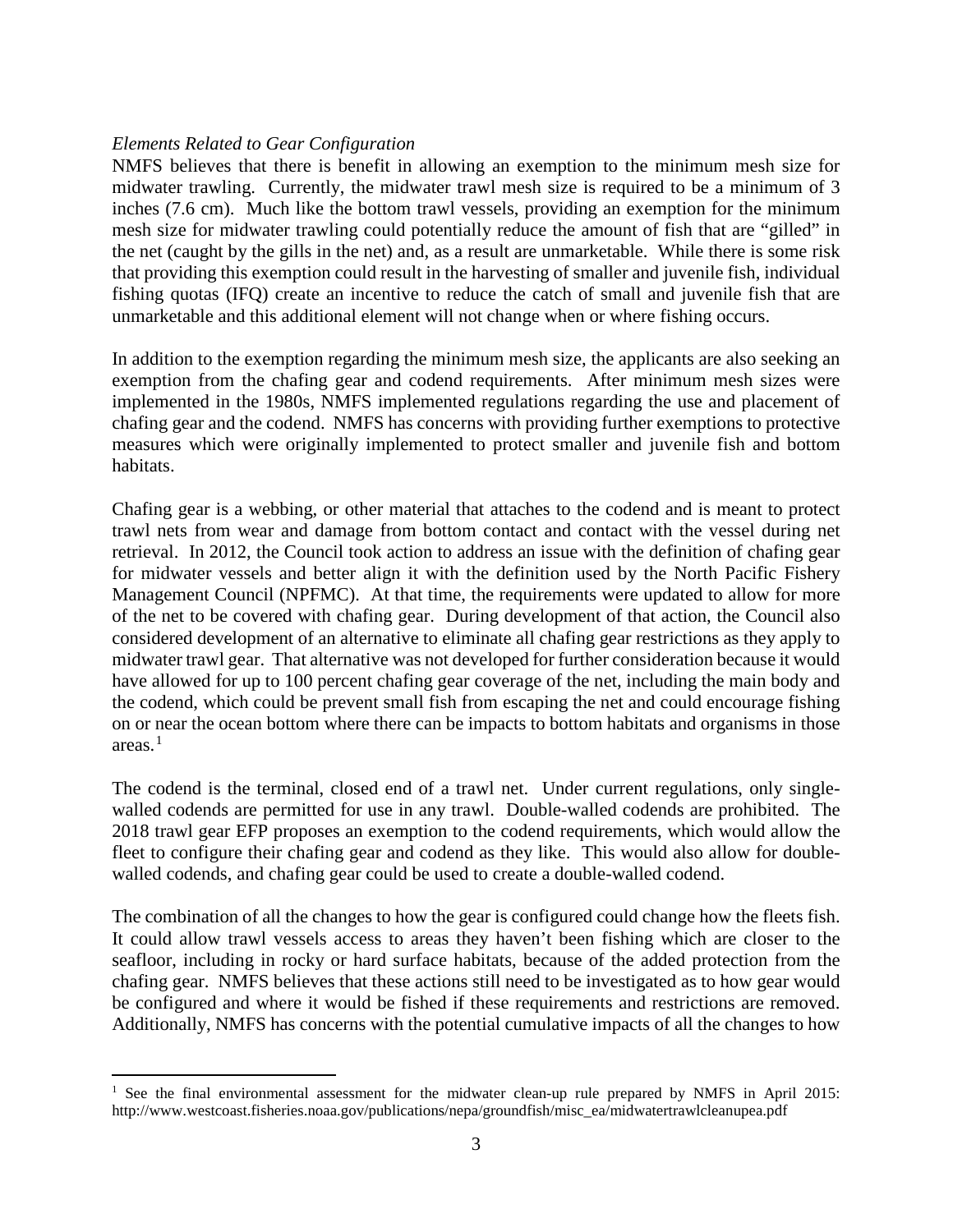gear is configured and whether or not these changes could negatively impact small or juvenile fish, particularly eulachon.

### *Elements Related to Catch Accounting*

The last two elements of the trawl gear rule package that are proposed in the 2018 trawl gear EFP relate to catch accounting and reporting (Table 2). The EFP proposal includes an exemption that would allow multiple trawl gears, including both midwater and bottom trawl gear, to be onboard the vessel at the same time and fished on the same trip.<sup>[2](#page-3-0)</sup> Vessels would need to declare into each fishery each time they change gears (See the section on *Declarations* below.) The applicants are also proposing that catch would be separated by gear type and recorded on separate fish tickets (or a separate line of the same fish ticket) by gear type.

Currently, observers can and do identify and record the type of net being used on each haul. However, on vessels using electronic monitoring (EM), video reviewers do not attempt to identify the type of trawl gear being used. Additionally, the applicants are proposing to require that catch from different gears be sorted and stowed separately by gear type. Observers and EM are currently not capable of monitoring sorting and stowage of catch below decks and would not be able to verify that catch remained separate by gear. Additionally, as the Enforcement Committee (EC) stated in their supplemental report at the Council's September 2015 meeting, allowing sorting and stowing by different gears would require enforcement to rely solely on observer or video data to determine if catch is properly sorted and documented as required.<sup>[3](#page-3-1)</sup> Therefore, the Council should assume for now that our monitoring programs will not be able to verify compliance with the requirement to keep catch separate by gear.

When the Council initially discussed this requirement, to stow catch separately by gear and area, during final action in March 2016 on the trawl gear rulemaking package, members of the GAP and the public raised concerns with their ability to comply with this requirement due to limited space on vessels. For example, vessels with refrigerated seawater tanks have a limited number of tanks and may not be able to separate catch according to gear type. Some also raised concerns that complying with this requirement could affect weight distribution on their vessels, possibly causing unsafe conditions. At the same March meeting, the Groundfish Management Team (GMT) spoke to their concerns with maintaining proper accounting of removals by gear type and the need for haul-level data on discards, especially for boats with EM.

NMFS agrees with the EC's and GMT's concerns about our ability to get useful data from the proposed EFP, particularly if catch is not kept separate by gear. Additionally, ensuring that

<span id="page-3-0"></span><sup>&</sup>lt;sup>2</sup> Current regulations for vessels fishing north of  $40^{\circ}10'$  N. lat. do not allow both groundfish trawl gear and nongroundfish trawl gear on board simultaneously. Nor do the regulations allow a vessel to have both bottom groundfish trawl gear and midwater groundfish trawl gear onboard simultaneously. However, a vessel may have more than one type of limited entry bottom trawl gear on board, either simultaneously or successively, during a cumulative limit period. A vessel may also have more than one type of midwater groundfish trawl gear on board, either simultaneously or successively, during a cumulative limit period. For vessels fishing south of  $40^{\circ}10'$  N. lat. the same prohibitions apply for groundfish trawl and non-groundfish trawl, and bottom trawl and midwater trawl. Additionally, vessels fishing in this area are prohibited from having small footrope trawl gear onboard with any other type of bottom trawl gear onboard simultaneously.

<span id="page-3-1"></span><sup>3</sup> Supplemental Enforcement Committee Report, Agenda Item H.2.a, September 2015: http://www.pcouncil.org/wpcontent/uploads/2015/09/H2a\_SUP\_EC\_Rpt\_SEPT2015BB.pdf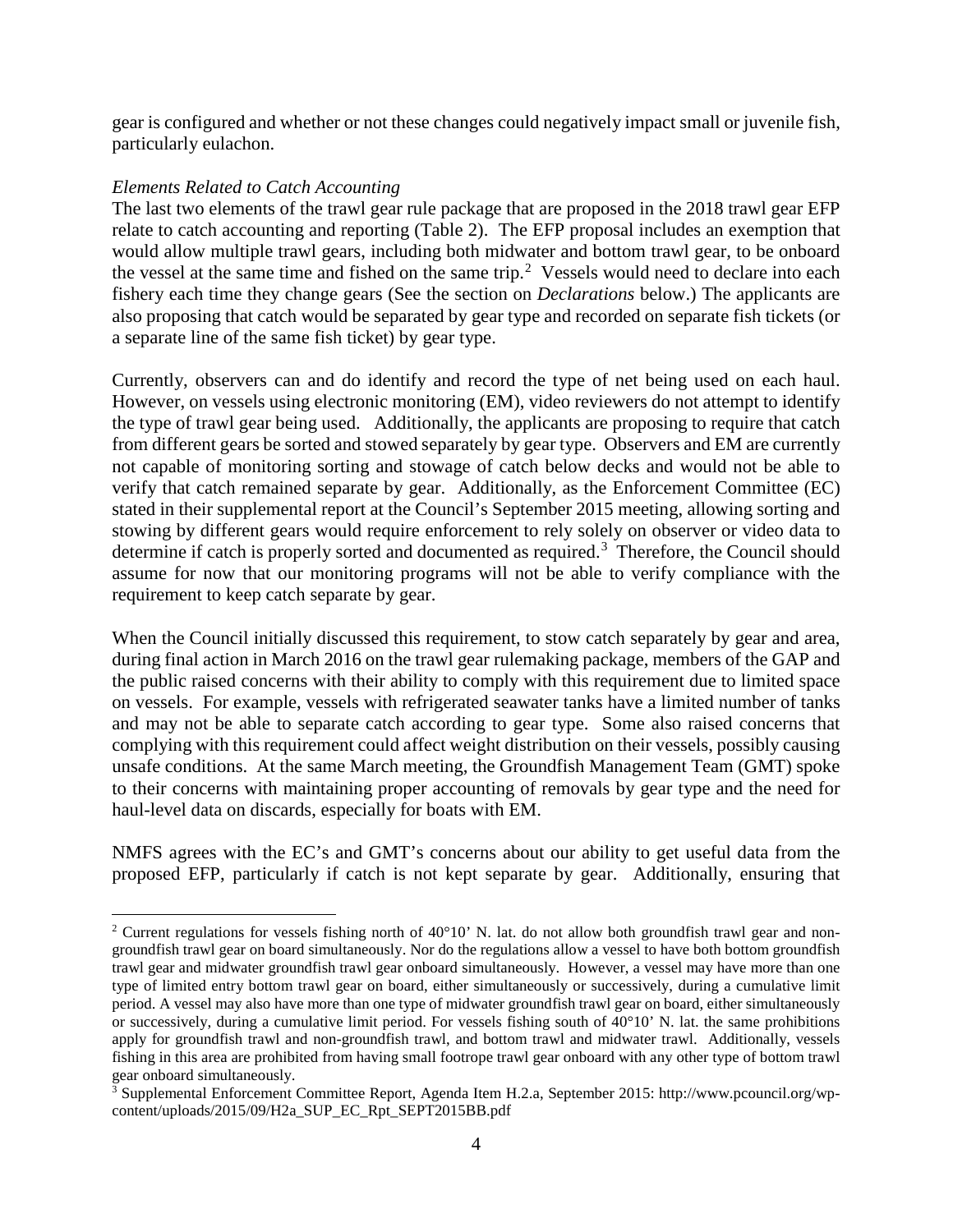bycatch is separated and recorded by haul is necessary to help fully inform the potential impacts of trawl gear rule package. When dealing with prohibited species, particularly salmon which has some stocks listed under the Endangered Species Act (ESA) and others not, it is very important to know when, where, and how the salmon have been fished. Getting information only on the type of gear used during the trip would not provide the necessary information to NMFS.

Finally, the applicants propose allowing vessels to bring a new haul on board and dump it on the deck before all catch from the previous haul has been stowed. The proposal prohibits mixing of hauls on boats that have observers until observers have collected their samples. Under the current regulations, vessels are required to stow a previous haul before another haul can be dumped on to the deck. This includes allowing time for observers to take samples before the catch is fully stowed.

NMFS understands the efficiencies that could be gained by industry by allowing a new haul to be brought on board before stowing of the previous catch. The potential implementation issue NMFS may have is that for EM vessels catch handling instructions in individual monitoring plans may need to be updated to ensure that video reviewers can differentiate catch from different hauls. For example, discards from each haul would have to be kept separate and discarded separately so that video reviewers can accurately attribute discards to a haul. Additionally, if the applicants are allowed to retain salmon on EM boats, which they are proposing, the salmon would need to be kept separate by haul until the catch monitor on shore has had a chance to take the relevant samples and record them by haul. Updating catch handling instructions for what goes on above the deck on EM boats is not an insurmountable task but is something for which NMFS would like to make the Council aware. NMFS is also interested in hearing from the advisory bodies and industry about the ability of vessels to sort catch by haul and how they would be able to ensure that there is no mixing of catch below deck.

# **C. Elements outside the Trawl Gear Package**

In addition to the elements pulled from the trawl gear rulemaking package, the applicants also propose two additional elements related to when and where non-whiting midwater trawl vessels can fish. The applicant's propose removing the May  $15<sup>th</sup>$  start date of the non-whiting midwater fishery, which currently coincides with the primary season (May 15-December 31) for whiting fishing, to allow non-whiting midwater fishing from the start of the year (or start of the 2018 EFP). The applicants also propose providing an exemption to the regulations around fishing inside the RCA for non-whiting midwater fishing. This exemption would allow non-whiting midwater trawling inside the boundaries of the RCA coast-wide and year-round.

Currently, regulations at  $§660.130(c)(3)$  require vessels fishing north of 40°10'N. lat. to use midwater groundfish trawl gear when targeting Pacific whiting and allows vessels to use nonwhiting midwater trawl gear to target non-whiting species during the primary season for the Pacific whiting IFQ fishery only. South of 40°10'N. lat. midwater groundfish trawl gear is prohibited shoreward of the RCA boundaries and permitted seaward of the RCA boundaries. Finally, regulations at §660.130(e)(4)(i) permit the use of midwater groundfish trawl gear within the RCA north of 40°10'N. lat. during the primary season for the Pacific whiting fishery only. Midwater trawl gear is prohibited inside the RCA south of 40°10'N. lat.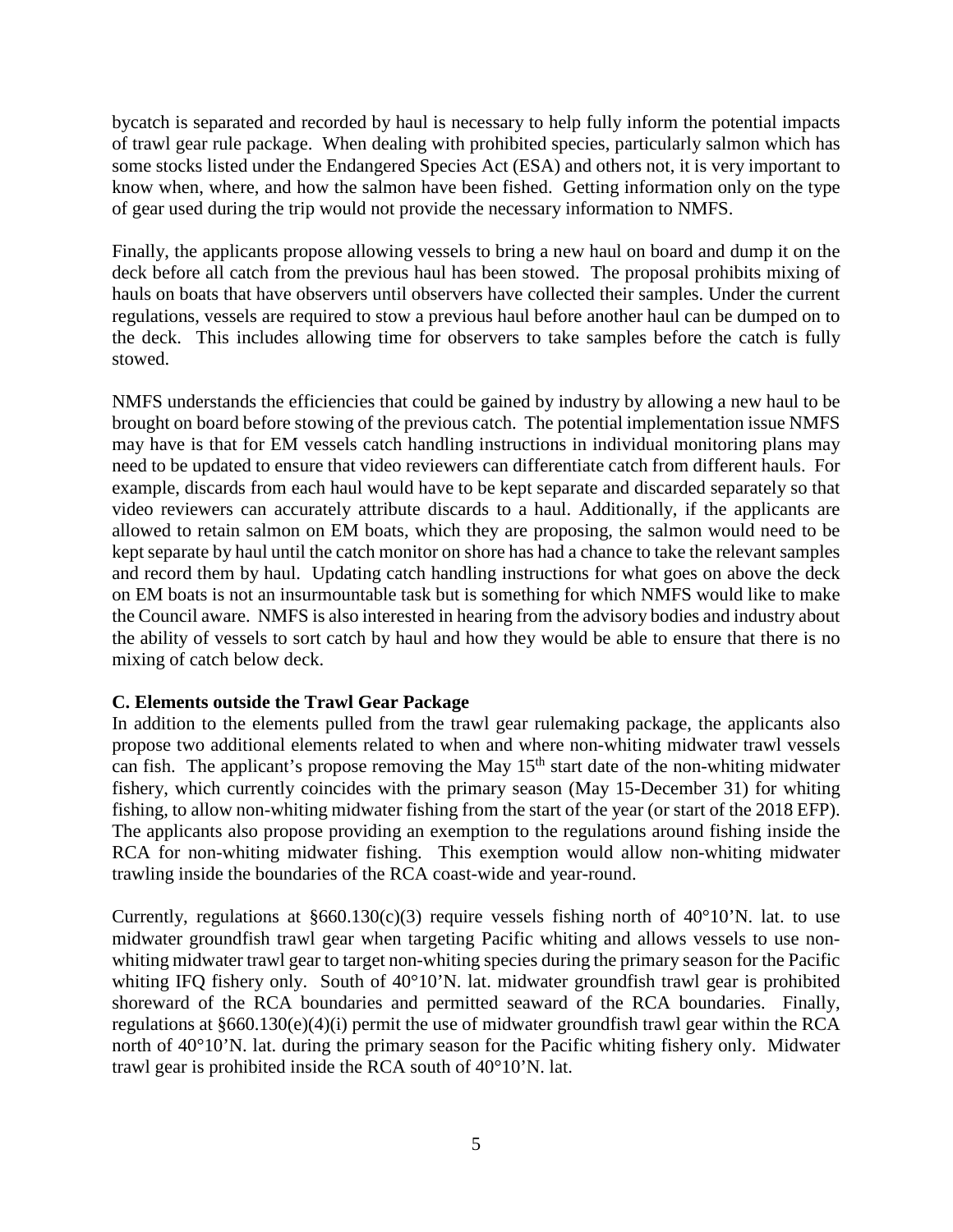In early 2015 when NMFS was developing the analysis<sup>[4](#page-5-0)</sup> for the midwater clean-up rulemaking package, the use of midwater trawl gear outside the dates of the primary whiting season was considered but not developed into alternatives for analysis due to concerns with salmon bycatch. According to the 1999 biological opinion for Chinook salmon the start of the primary whiting season north of 42°N. lat. was originally delayed annually until at least May 15<sup>th</sup> as a constraint designed to minimize the bycatch of Chinook salmon.

In the same analysis from 2015, allowing Pacific whiting targeting within the coast-wide RCAs was also considered but was not developed into an alternative. At the time there had been little targeting of Pacific whiting south of  $40^{\circ}30^{\circ}$ N. lat. by the shorebased fleet.<sup>[5](#page-5-1)</sup> Because the whiting fishery is primarily prosecuted of Washington and Oregon, it was determined that greater access to the RCA south of 40°10'N. lat. was not needed. In September of 2015, the GAP suggested adding an alternative to the trawl gear rulemaking package which would allow the use of midwater trawl gear inside the RCA south of 40°10'N. lat. In November of that same year, NMFS rejected this addition to the trawl gear rulemaking package because of the complexity associated with the analysis of this action due to the lack of data on midwater in this area.

NMFS has strong concerns with the potential impacts caused by interactions between midwater trawl gear targeting non-whiting species and prohibited species, particularly salmon, early in the year, which is when higher bycatch usually occurs, as well as inside the coast-wide RCA. Additionally, NMFS has concerns with the analytical burden associated with adding these elements, which are outside the trawl gear rulemaking package, to the trawl gear EFP. The original gear package was focused on how gear was configured. The additional analysis needed to also look at when and where that gear is used would increase the complexity of the overall analysis for the 2018 trawl gear EFP.

### **D. Endangered Species Act (ESA) Consultation Considerations**

As the Council is aware, NMFS has reinitiated consultation on the impacts of the West Coast Groundfish fishery on Chinook salmon and eulachon. While these consultations are ongoing, Council actions, including EFPs, must be consistent with the action analyzed in the current biological opinion and cannot affect listed species or critical habitat in a manner or to an extent not previously considered. For example, by moving fishing effort to a location or a time of year when listed species may be more likely to be present.

# *Chinook Salmon*

The 1999 biological opinion on the impacts to salmon caused by the Pacific coast groundfish fishery described the expected bycatch of the bottom trawl fishery as 6,000-9,000 salmon taken annually, and that 5,000 to 8,000 of these are likely to be taken in the Vancouver and Columbia catch areas. This estimate was based on an analysis of available information from 1985-1990 and assumed that there was no midwater non-whiting trawl fishery of any significance. At the time, NMFS determined that a take of up to 9,000 salmon would not jeopardize the existence of ESAlisted salmon. In 2006, NMFS considered whether or not it was necessary to reinitiate consultation, but determined re-initiation was not necessary at that time.

<span id="page-5-0"></span> <sup>4</sup> http://www.westcoast.fisheries.noaa.gov/publications/nepa/groundfish/misc\_ea/midwatertrawlcleanupea.pdf

<span id="page-5-1"></span><sup>5</sup> Processing for Pacific whiting is prohibited south of 42°N. lat.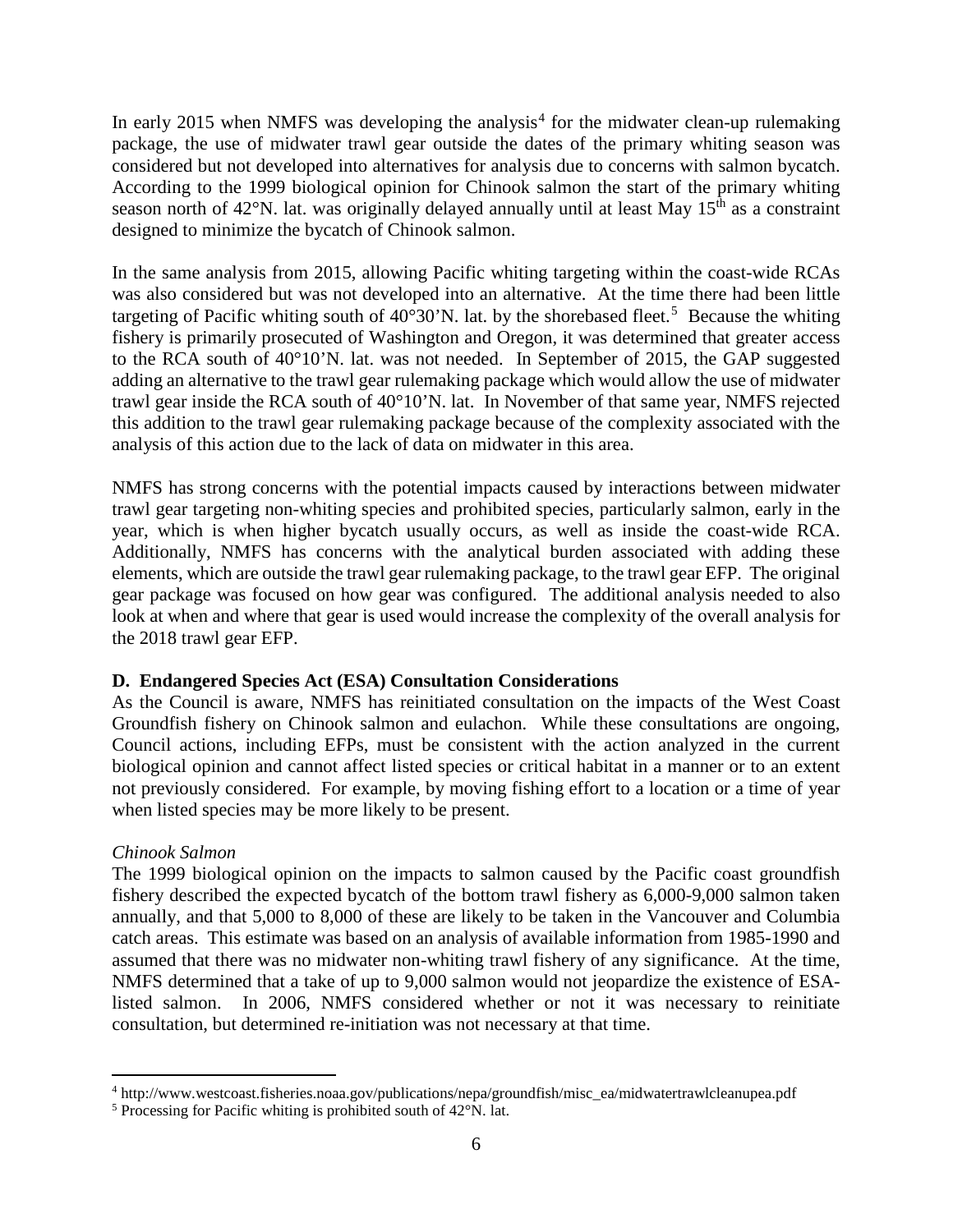The 1999 biological opinion analyzed an action that makes several assumptions regarding the times, areas, and gears fished. The proposed trawl gear EFP for 2018 would make substantial changes to those assumptions which would affect our understanding of the impacts of the fishery on different populations of salmon. For example, the proposed action in the 1999 consultation assumes that the only midwater trawling of any significance taking place is targeting Pacific whiting and that the fishery took place mainly between April and November, from Vancouver Island to Central California, and from 150-600 meters (m). The proposed action also assumed the bottom trawl vessels encounter Chinook salmon most frequently during the winter from 100-482 m. Finally, the proposed action included a prohibition on whiting fishing inside 100 fathoms (fm) in the Eureka catch area.<sup>[6](#page-6-0)</sup> The primary whiting season was permanently delayed so as not to start until May  $15<sup>th</sup>$ , and bycatch was limited to a rate of 0.05 chinook/mt groundfish. These measures has previously been put in place to minimize the bycatch of Chinook salmon in particular.

While the EFP proposal does include the same HGs for bycatch of salmon that was in the 2017 trawl gear EFP, it is also important where and how the salmon are caught and when. The 2018 EFP proposes to provide an exemption for potentially the entire midwater trawl fleet to the May 15<sup>th</sup> start date for midwater trawling along with an exemption to fish inside the RCA coast-wide. This is a substantial change from the assumptions in the 1999 biological opinion that no midwater trawling takes place before May  $15<sup>th</sup>$  each year. Additionally, the 2018 application proposes eliminating several gear restrictions. Eliminating all of these exemptions at the same time could alter how and where the fleet fishes depending on how they decide to configure their gear. This, too, could result in substantial changes from the assumptions as to where and how the fleet fishes that were discussed in the 1999 biological opinion.

### *Green Sturgeon and Eulachon*

In addition to Chinook salmon, the EFP must continue to operate consistently with the biological opinions for green sturgeon and eulachon. Green sturgeon bycatch in the trawl fishery has been well below the extent of take anticipated in the incidental take statement (ITS) in recent years (20.9 in 2011, 12.1 in 2012, and 5.5 in 2013 out of 86/year ITS). However, the EFP could shift effort to inshore areas designated as critical habitat for green sturgeon (inshore of 60 fm), increasing the potential for bycatch. As green sturgeon bycatch rates typically range from 1-3 individuals per tow, NMFS and industry should have ample notice of any green sturgeon bycatch and be able to act to avoid further bycatch.

The 2012 biological opinion anticipated that the extent of take for eulachon would be 1,004 fish per year. Eulachon were expected to be caught in the bottom trawl and at-sea whiting fisheries. Like sturgeon, eulachon also have peak migration in January-April inshore of 100 fm where effort from the proposed EFP could potentially increase. Increased effort inshore combined with reduced mesh sizes and exemptions to chafing gear and codend regulations could increase bycatch of eulachon. NMFS is currently in re-initiation because the anticipated extent of take did not adequately account for cyclical changes in the abundance of eulachon.

<span id="page-6-0"></span> <sup>6</sup> The proposal for 2018 does not include an exemption to the Eureka Catch Area. However, that designation was originally made to prohibit whiting fishing inside 100 fms in that area only. It is NMFS' understanding that it would not automatically apply to non-whiting midwater fishing in this area.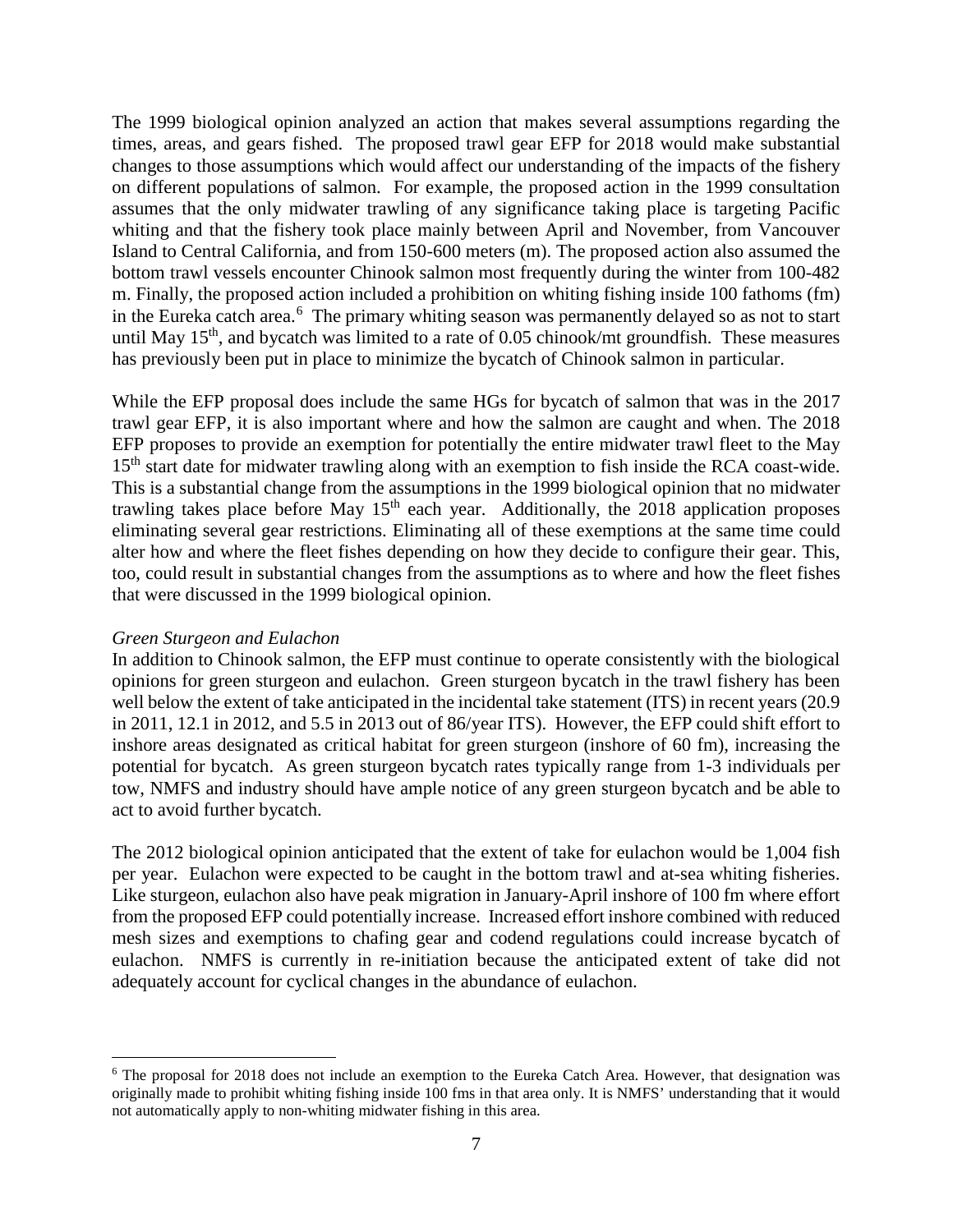Finally, much like the consultation for salmon, the proposed actions for the biological opinions for green sturgeon and eulachon make certain assumptions on when, where, and how these species may be encountered. The proposed elements of the 2018 trawl gear EFP could substantially deviate from those assumptions.

### **D. Cumulative Impacts Considerations**

NMFS would also like to stress the need to consider each of the elements of the 2018 Trawl Gear EFP proposal individually, as well as their cumulative impacts, as the Council and applicants move forward through this process. Several of the proposed elements in the 2018 trawl gear EFP are related and changing multiple variables at the same time could increase the potential impacts and will definitely increase the complexity of the analysis needed to inform those impacts. For example, the exemptions related to how gear is configured – exemption from minimum mesh size for bottom trawl and midwater, exemption from chafing gear requirements, and exemption from codend requirements - could each potentially increase the mortality of small and juvenile fish, as well as impacts to bottom habitat by reducing the mesh size of the net or making it possible for vessels to fish closer to the bottom where interactions are more likely to occur.

The same can be said for the cumulative impacts which need to be investigated for other related elements, such as the exemption to the May  $15<sup>th</sup>$  start date for midwater trawling and the exemption to the prohibition on midwater trawling in the RCA prior to May  $15<sup>th</sup>$ . Both of these prohibitions have been in place for many years and were put in place purposely to protect salmon from high bycatch which usually occurs during the first part of the year. Providing an exemption to both of these prohibitions at the same time, and in addition to all the other exemptions, would be a substantial change to the fishery and could potentially increase the impacts on salmon. However, that would need to be further investigated by NMFS, which will also be complicated by the lack of information on impacts in these areas and during the time period before May  $15<sup>th</sup>$ .

Finally, the potential impacts associated with removing all of these prohibitions, even if just for one year, need to be considered in the context of the EM program, the forthcoming RCA/Essential Fish Habitat (EFH) action, and the ongoing ESA consultations for salmon and eulachon to ensure that all statues are followed and removing these prohibitions, in conjunction with some of these other actions, won't cumulatively negatively impact the resources.

# **E. Data Quality Considerations**

As mentioned above, NMFS has concerns with the utility of the data coming from the 2017 EFP if NMFS continues to only receive gear level data and not haul-level data and is further concerned by the potential issues associated with further complicating the data and catch accounting with the 2018 EFP proposal. Additionally, as mentioned in the section on Catch Accounting, at least one proposed exemption in the 2018 trawl gear EFP - multiple gears onboard and fished on the same trip - could only be provided to vessels that have observers, because EM vessels are not currently equipped to address this.

As noted by the GMT in their [March 2016 statement,](http://www.pcouncil.org/wp-content/uploads/2016/03/G8a_Sup_GMT_Rpt_GearChangesMAR2016BB.pdf) and as can be seen in this report, there are concerns that increased efficiencies to the fleet could also result in the loss of confidence in some of the data reporting. Two of the proposed exemptions – new haul on board before previous haul is stowed and fishing multiple gears on the same trip – are proposed to require vessels to separate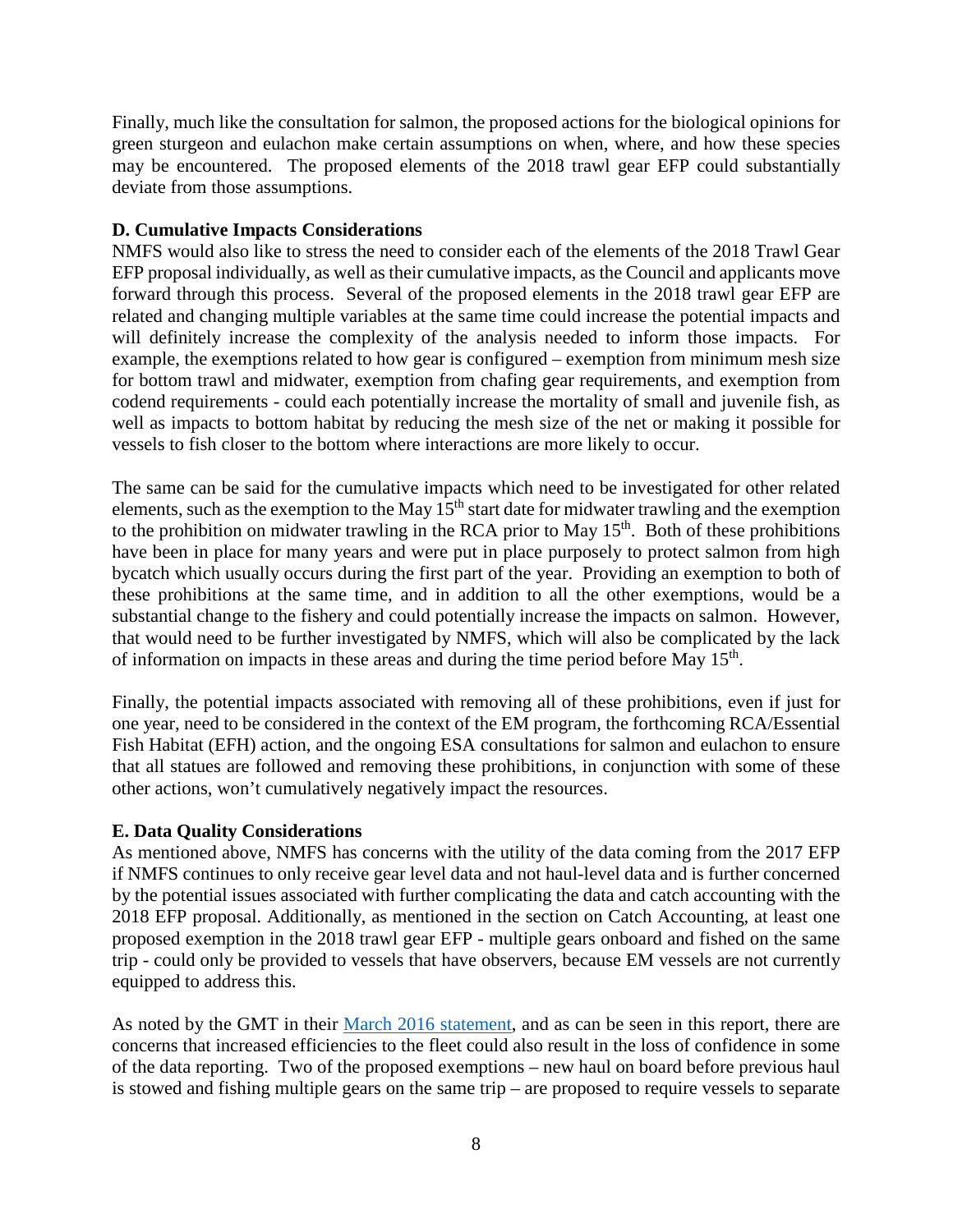catch by gear. Mixing of catch below deck or on vessels that do not carry observers, who are able to take samples by haul, could hinder the utility of the data. Additionally, by adding several more exemptions to an already complicated 2017 trawl gear EFP, the data is further complicated and drawing conclusions from the data will be difficult. For example, it would be challenging to compare the full 2017 trawl gear EFP data with the full 2018 trawl gear EFP data if the EFPs are drastically different. Finally, the more variables and moving pieces, the more likely it can be for errors in reporting. NMFS is concerned with the ability to garner useful data from the 2018 trawl gear EFP, if vessels are unable to ensure sorting requirements are met and provide haul level data, particularly on harvest of protected and prohibited species.

### **F. Recommendations**

NMFS appreciates the work that has gone into the trawl gear EFP proposal for 2018, and agrees that there is a benefit in collecting more information to help inform the potential impacts of all elements of the trawl gear rulemaking package. In addition, should there be interest from the Council in changing the season structure for non-whiting midwater trawling, data from an EFP could be very useful for informing that decision. Therefore, based on the concerns expressed in the sections above, NMFS offers the following recommendations to the Council.

### *Mitigation Measures included in the 2018 Proposal*

Currently, the proposal includes a salmon HG of 3,547 salmon with 800 salmon allowed to be taken before May 15<sup>th</sup>. If the fleet were to harvest the 800 salmon before May 15<sup>th</sup>, the EFP would be closed and would reopen on May  $15<sup>th</sup>$ . If the fleet, now including the non-whiting midwater vessels were to breach the 3,547 salmon HG after May 15<sup>th</sup>, the EFP would end but under the current regulations the midwater vessels would be able to continue to fish. **NMFS recommends the salmon HG of 3,547 Chinook salmon and pre-May 15th HG of 800 Chinook salmon be included with any recommendations for the 2018 trawl gear EFP.** 

The applicants also propose allowing participants to retain and land all salmon on all EFP trips (observed and not observed) as is currently the requirement for Pacific whiting boats who fish under maximized retention. Under the current regulations, observers obtain the full suite of biological data on salmon by haul prior to discarding the salmon at sea. Salmon that are retained by whiting vessels or vessels using EM are sampled by catch monitors at the dock using the same protocol as observers. All of the samples are then sent to the Northwest Fisheries Science Center for processing. This process works well, minimizes the burden on captains and processors, and is consistent with the Salmon Fishery Management Plan  $(Salmon FMP)^7$  $(Salmon FMP)^7$ . NMFS is interested in hearing any concerns with the current system, how it would be improved through maximized retention, and how vessels would go about sorting salmon by haul for EM vessels. As mentioned

<span id="page-8-0"></span><sup>&</sup>lt;sup>7</sup> "No person shall use nets to fish for salmon in the EEZ except that a hand-held net may be used to bring hooked salmon on board a vessel. Salmon caught incidentally in trawl nets while legally fishing under the groundfish FMP are a prohibited species as defined by the groundfish regulations (50 CFR Part 660, Subpart G). However, in cases where the Council determines it is beneficial to the management of the groundfish and salmon resources, salmon bycatch may be retained under the provisions of a Council-approved program that defines the handling and disposition of the salmon. The provisions must specify that salmon remain a prohibited species and, as a minimum, include requirements that allow accurate monitoring of the retained salmon, do not provide incentive for fishers to increase salmon bycatch, and assure fish do not reach commercial markets. In addition, during its annual regulatory process for groundfish, the Council must consider regulations that would minimize salmon bycatch in the monitored fisheries" (Section 6.6.2 of Salmon FMP).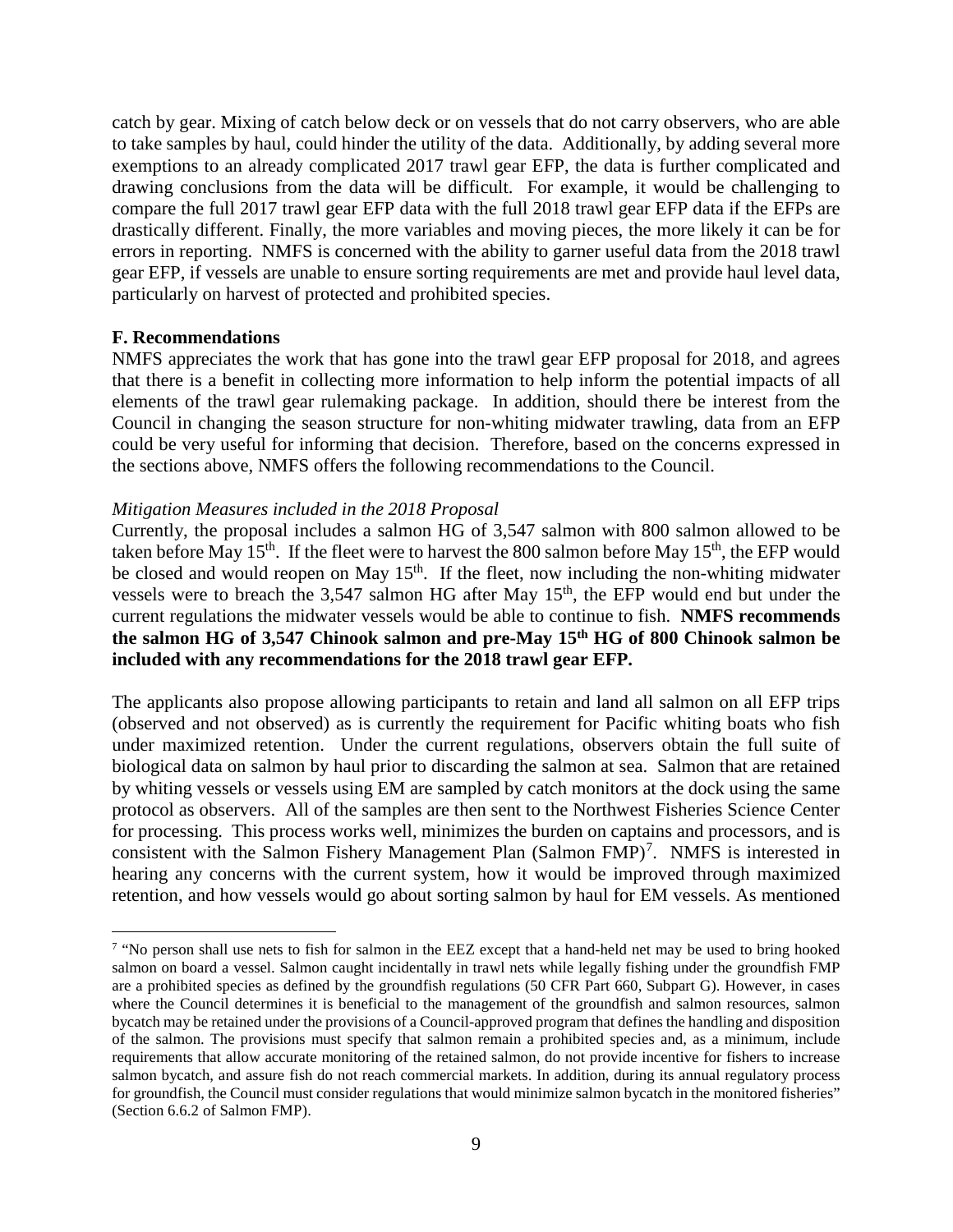above, NMFS has concerns with the quality of the data and the ability of the vessels to keep the harvest separate by gear below deck. Therefore, **NMFS recommends the current exemption from the 2017 trawl gear EFP which allows only EM vessels to fully retain salmon be included in the 2018 trawl gear EFP. NMFS would also request that the Council recommend that the applicants include a plan to ensure all retained salmon is made available to local foodbanks and some type of mechanism to show this has occurred.** 

#### *Add Mitigation Measures to the 2018 Proposal*

The 2017 trawl gear EFP included the Columbia River Salmon Conservation Zone as an additional protection measure for salmon. Vessels were not allowed to fish under the EFP in this area. However, they are still allowed to fish using the selective flatfish trawl gear (SFFT). The 2018 proposal does not appear to include any of the salmon conservation zones. **NMFS recommends that the Council consider recommending the inclusion of the Columbia River Salmon Conservation Zone, and possibly the Klamath River Salmon Conservation Zone, to provide additional protection to salmon.** The conservation zones would also reduce the risk of bycatch of ESA-listed stocks originating from the Columbia River and California rivers. EFP vessels could be limited to using SFFT gear in these areas, consistent with existing gear requirements. This measure would also be expected to reduce bycatch of listed eulachon that are more frequently encountered in estuaries.

#### *Limit Number of Participants*

It is not clear to NMFS how many vessels would participate in the 2018 EFP – it is likely to be driven by many different factors such as market demand, processor delivery schedules, and participation in other fisheries. Although because the 2018 EFP proposes to allow both the bottom trawl and midwater trawl fleet to participate, it could be substantially more than have participated in the 2017 trawl gear EFP. If the number of participants is not limited to a sub-set of the fleet, NMFS is concerned about its ability to effectively project and manage effort in the EFP and, consequently, faces challenges in projecting impacts to protected species. Such uncertainty in the number of vessels and their planned effort will impede NMFS' ability to implement the 2018 EFP. Therefore, **NMFS recommends the Council limit the number of participants allowed to participate in the 2018 trawl gear EFP.**

#### *Limit Number of Variables in Data*

NMFS believes that the best way to reduce the complexity of the 2018 trawl gear EFP and address several of NMFS' concerns with ESA, MSA, and catch accounting would be to establish multiple EFPs. Each EFP would be designed to answer a more focused set of questions. As mentioned previously, there are several elements that could be grouped together based on relevant factors. Each grouping could be its own EFP, designed to gather specific data to inform a narrow set of elements. Vessels would be asked to identify which EFP they are interested in participating in for 2018, and they would be able to participate in one EFP intermittently throughout the year.

One example of a possible grouping could be 1) the exemption to the May  $15<sup>th</sup>$  start day for nonwhiting midwater trawling and 2) the exemption to the prohibition on midwater trawling inside the RCA before May 15<sup>th</sup>. These two exemptions could make up an EFP to test the bycatch of this new fishing strategy, which changes the assumptions regarding the when and where fishing occurs. Another group could be vessels that are interested testing efficacy of carrying multiple gears. This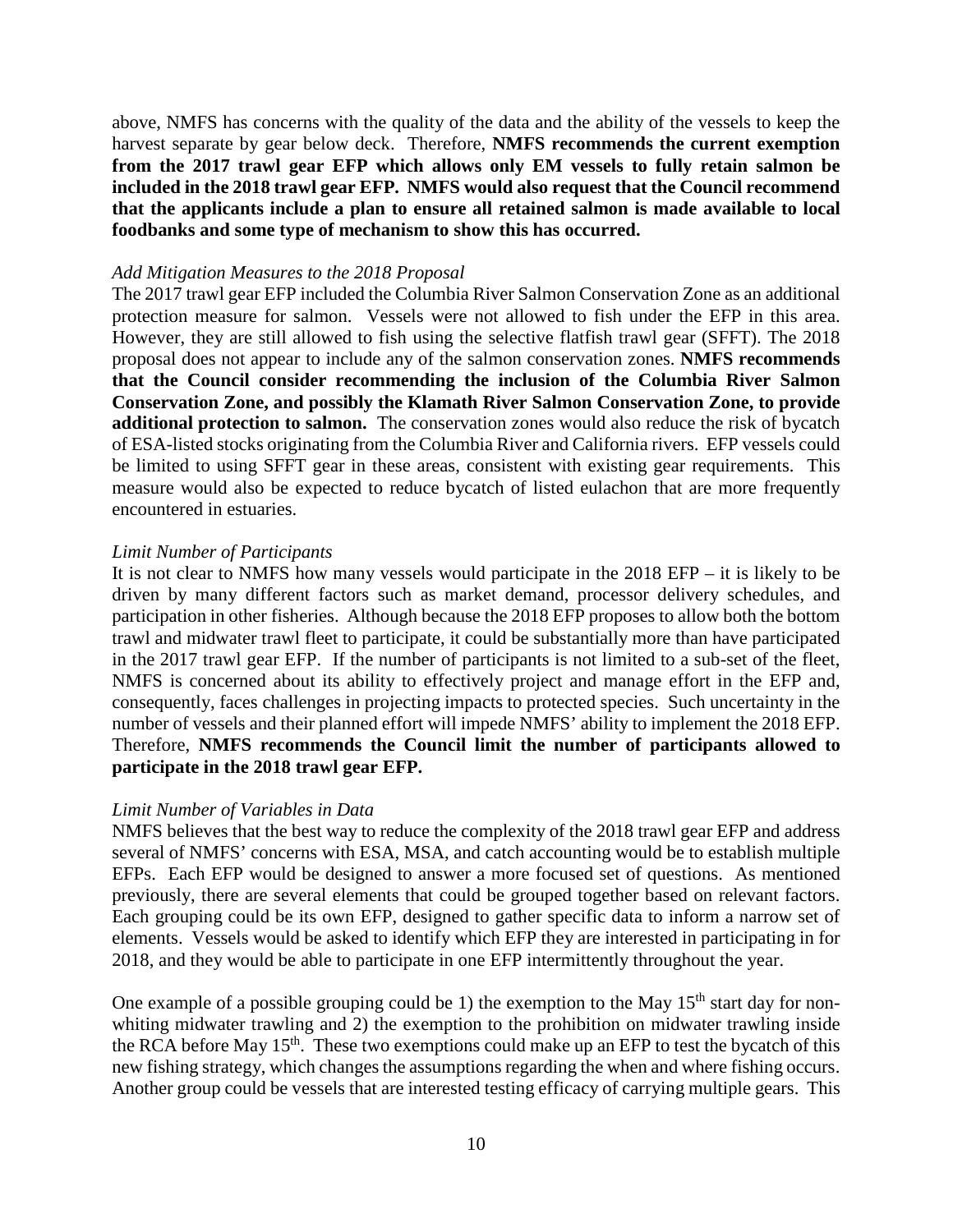EFP would test our monitoring program to ensure that it can handle multiple different trawl gears onboard and the associated complexities with sorting and stowing. The vessels in this EFP would also be required to only use observers, instead of including EM, since we know there are issues with our ability to monitor sorting on EM vessels using multiple gears.

NMFS believes that the benefits in establishing multiple EFPs that include a smaller group of participants and are more narrowly focused on the types of information gathered would provide better quality data and would reduce the procedural impediments and possible implementation delays NMFS may face if all of the 2018 proposed EFP elements are forwarded by the Council as a single fishing operation. Additionally, having multiple EFPs would allow NMFS to delay one EFP without delaying every proposed 2018 EFP element. It would also allow NMFS to close one EFP if necessary, leaving other proposed 2018 EFP elements operating. For example, NMFS has concerns with salmon bycatch associated with fishing earlier in the year inside the RCA and south of 40°10' N. lat. with midwater trawl gear. Therefore, **NMFS recommends the Council delay those particular elements until the new pre-season report on salmon is available in February/March 2018**, as that salmon status information is crucial for NMFS to make an informed decision relative to those elements of the proposed 2018 EFP. NMFS believes that developing the renewal of the 2017 trawl gear EFP and a separate EFP for the catch accounting elements would be possible by January 1, 2018. Additionally, NMFS believes that a coast-wide, year-round midwater non-whiting EFP could be developed after completion of the ongoing ESA salmon consultation and review of the 2018 pre-season report. **NMFS recommends that the Council recommend NMFS implement multiple EFPs that are more focused on a specific grouping of the elements contained within the 2018 trawl gear EFP proposal.** 

### **G. Declarations**

In June, the Council asked NMFS to investigate the need for a change to the Paperwork Reduction Act (PRA) collection for vessel monitoring systems for the 2018 trawl gear EFP proposal. According to the current regulations at §660.13(d), vessels are required to make a declaration report before leaving port on a fishing trip. After a vessel has made a declaration report to NMFS and has been confirmed for a specific gear category, it cannot fish with any gear other than the gear type that has been declared for the vessel. If the vessel operator intends to use the vessel to fish in a different fishing category, a new declaration report must be submitted to revise the old declaration report. Declaration reports are used by NMFS Office of Law Enforcement (OLE) to identify the fisher's intended use for the vessel and if the vessel will participate in a particular fishery with a specific gear. Because area restrictions are specific to the gear type and target fisheries, declaration reports are needed to adequately assess the vessel's activity in relation to the area restrictions.

If the Council recommends and NMFS implements an exemption to the multiple gears on board prohibition, vessels may still need to declare which gear they are using and when (i.e. midwater vs. bottom trawl) to assist NMFS OLE in their enforcement of closed areas. However, instead of making that declaration at port after an offload, as is currently required under regulation, NMFS could provide the vessel an exemption and allow the vessel to make their declaration from sea. Because vessels are already required to make declarations when they change fisheries or fishing gear, this does not create a new burden. Therefore, no additional PRA would be required for the 2018 Trawl Gear EFP declarations. **NMFS is interested in hearing from industry participants**